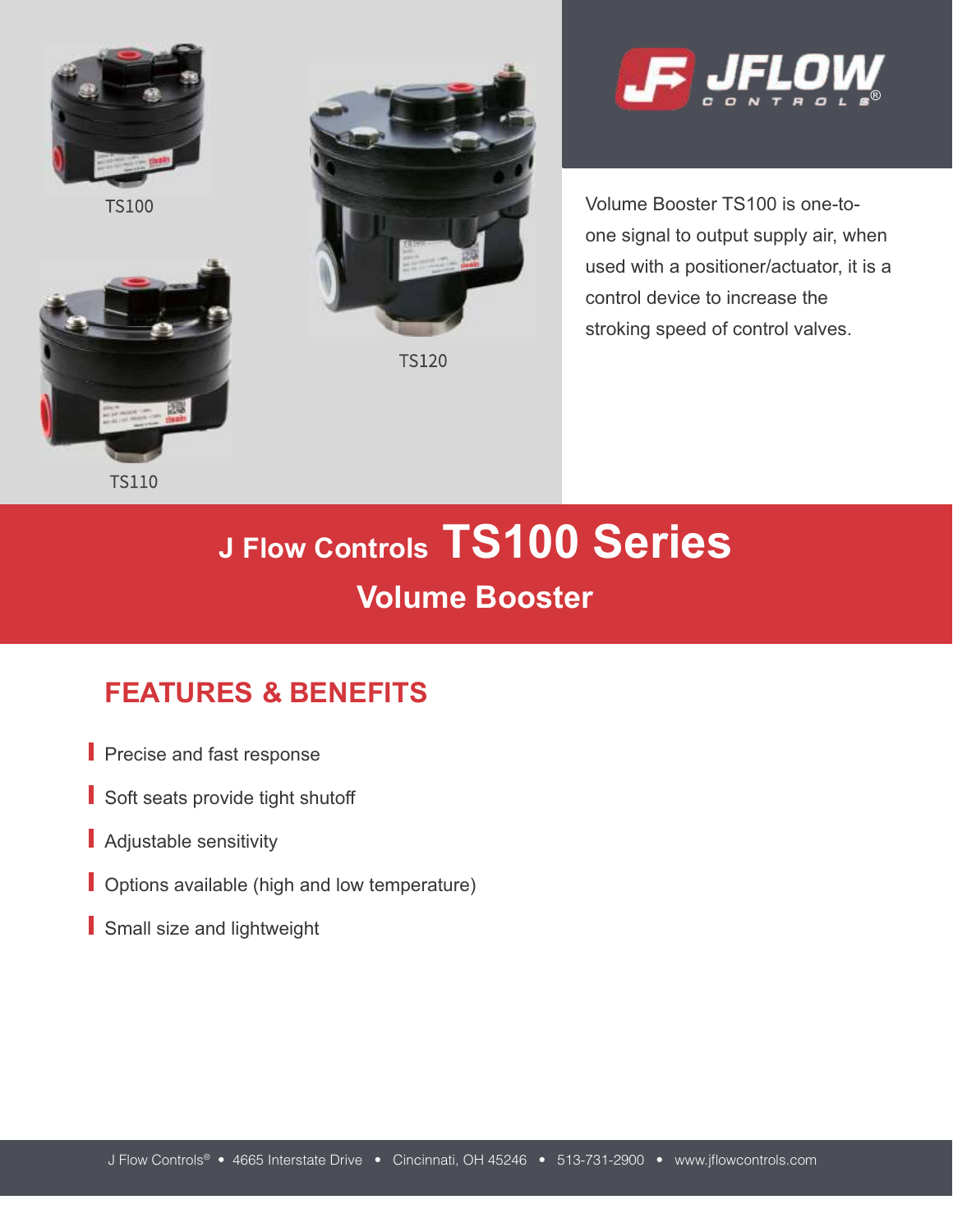#### **TS100 Series Volume Booster**

## **MODEL**



## **INSTALLATION EXAMPLES**



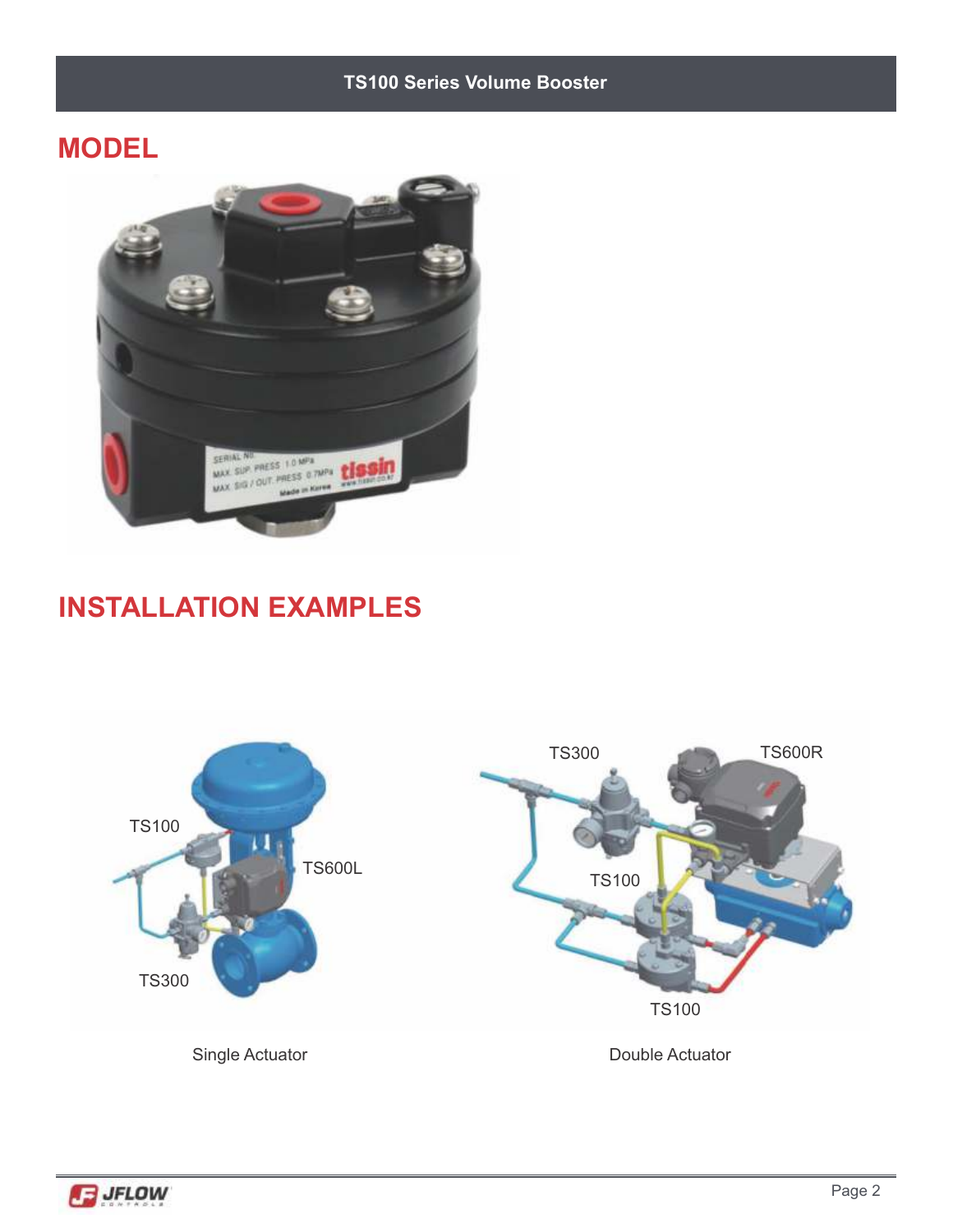#### **TS100 Series Volume Booster**

## $\blacktriangleright$  Specifications

| Model                      |               | <b>TS100</b>                           | <b>TS110</b>                    | <b>TS120</b>                    |  |
|----------------------------|---------------|----------------------------------------|---------------------------------|---------------------------------|--|
|                            |               |                                        |                                 |                                 |  |
| Max supply pressure        |               | 1MPa                                   | 1MPa                            | 1MPa                            |  |
| Signal and output pressure |               | $0.14 - 0.7 MPa$                       | $0.14 - 0.7 MPa$                | $0.14 - 0.7 MPa$                |  |
| Signal to output ratio     |               | 1:1                                    | 1:1                             | 1:1                             |  |
| Linearity                  |               | $1\%$                                  | $1\%$                           | $1\%$                           |  |
| Flow capacity<br>(CV)      | Output        | 1.3                                    | 2.1                             | 5.2                             |  |
|                            | Exhaust       | 1.2                                    | 2.7                             | 4.9                             |  |
| Signal port                |               | NPT1/4, PT1/4                          | NPT1/4, PT1/4                   | NPT1/4                          |  |
| Supply / Output port       |               | NPT1/4, PT1/4                          | NPT1/2, PT1/2                   | NPT3/4                          |  |
| Ambient<br>temperature     | Standard type | -20 $\textdegree$ C~70 $\textdegree$ C | $-20^{\circ}$ C~70 $^{\circ}$ C | $-20^{\circ}$ C~70 $^{\circ}$ C |  |
|                            | High Temp.    | -20°C~120°C                            | -20°C~120°C                     | -20°C~120°C                     |  |
|                            | Low Temp.     | -40 $\degree$ C~70 $\degree$ C         | -40 $\degree$ C~70 $\degree$ C  | -40 $\degree$ C~70 $\degree$ C  |  |
| Material                   |               | Aluminum die cast                      | Aluminum die cast               | Aluminum die cast               |  |
| Weight                     |               | 0.55kg                                 | 0.75kg                          | 1.9kg                           |  |

## $\blacktriangleright$  Materials of construction



| No.            | Title        | Material   | No. | Title           | Material   |
|----------------|--------------|------------|-----|-----------------|------------|
| 1              | Cover        | ALDC12     | 6   | Diaphragm upper | <b>NBR</b> |
| $\overline{2}$ | Ring exhaust | ALDC12     |     | Ass'y diaphragm | AL/NBR     |
| 3              | Body         | ALDC12     | 8   | Poppet          | <b>STS</b> |
| 4              | 0-ring       | <b>NBR</b> | 9   | Spring seat     | <b>STS</b> |
| 5              | Adjust screw | <b>STS</b> | 10  | 0-ring          | <b>NBR</b> |